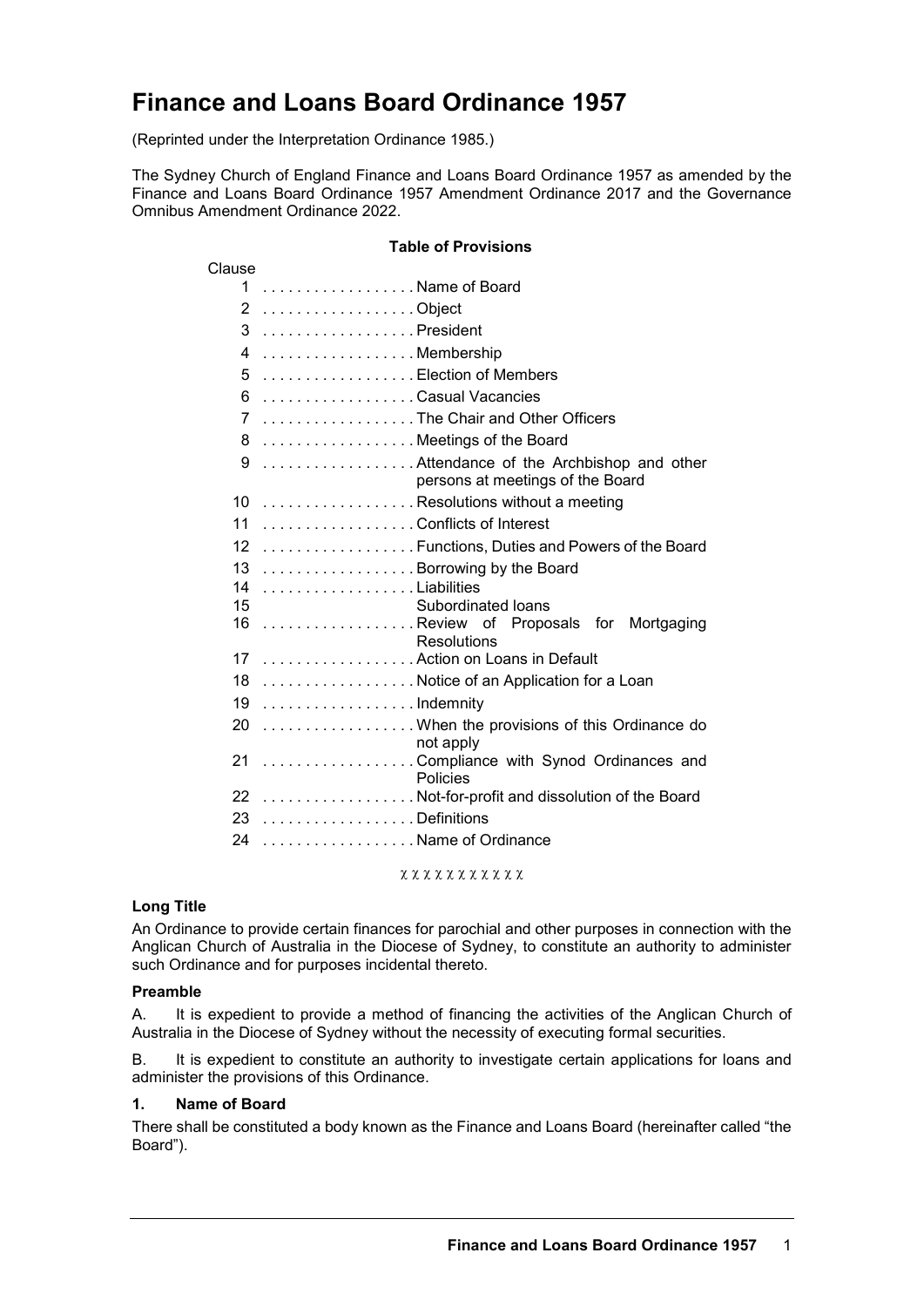# **2. Object**

The object of the Board is to advance the purposes of the Anglican Church of Australia in the Diocese of Sydney by financing the activities of the Diocese without the necessity of executing formal securities.

#### **3. President**

The Archbishop shall be President of the Board.

#### **4. Membership**

- (1) The members of the Board are
	- (a) 3 members of the clergy licensed in the Diocese of Sydney elected by the Synod;
	- (b) 6 lay persons elected by the Synod; and
	- (c) 1 person appointed by the Archbishop.
- (2) The membership of the Board shall include at least two members with at minimum a threeyear theological degree from Moore Theological College or another college that is endorsed by the Archbishop for the purpose of this clause, noting that the requirements of subclause 4(1)(a) and this subclause may be met by the same people.

#### **5. Election of Members**

- (1) At each ordinary session of the Synod
	- (a) 1 of the members of the Board referred to in clause  $4(1)(a)$  will retire from office; and
	- (b) 2 of the members of the Board referred to in clause  $4(1)(b)$  will retire from office.

(2) Members will retire in rotation according to the length of their time in office. If members have held office for an equal length of time, the member or members to retire shall be determined by lot by the Chair.

(3) The member of the Board referred to in clause 4(1)(c) holds office, subject to clause 6, until the first day of the ordinary session of the Synod which next follows his or her appointment, but is eligible to be reappointed.

(4) A person whose term of office ends under clause 5(1) is not eligible to be re-elected as a member during the period of 12 months commencing from the date on which their term of office ends if they have served as a member for a continuous period of 14 years or more ending on the date on which their term of office ends. For the purposes of this clause, 2 or more periods of service as a member will be taken to be one continuous period of service unless they were separated by a continuous period of at least 12 months during which the person was not a member.

#### **6. Casual Vacancies**

- (1) A member of the Board ceases to hold office if he or she
	- (a) dies;
	- (b) resigns from office by written notice to  $-$ 
		- (i) the Diocesan Secretary, in the case of a member referred to in clause  $4(1)(a)$ or 4(1)(b); or
		- (ii) to the Archbishop, in the case of a member referred to in clause  $4(1)(c)$ ; or
	- (c) is absent without leave for 3 consecutive meetings of the Board and the Board resolves that the person's membership should cease.

(2) A person ceases to be a member of the Board, and is ineligible to be elected or appointed as a member of the Board, if the person–

- (a) is an insolvent under administration, or
- (b) is of unsound mind or whose person or estate is liable to be dealt with in any way under any law relating to mental health, or
- (c) is disqualified from managing a corporation within the meaning of the *Corporations Act 2001*, or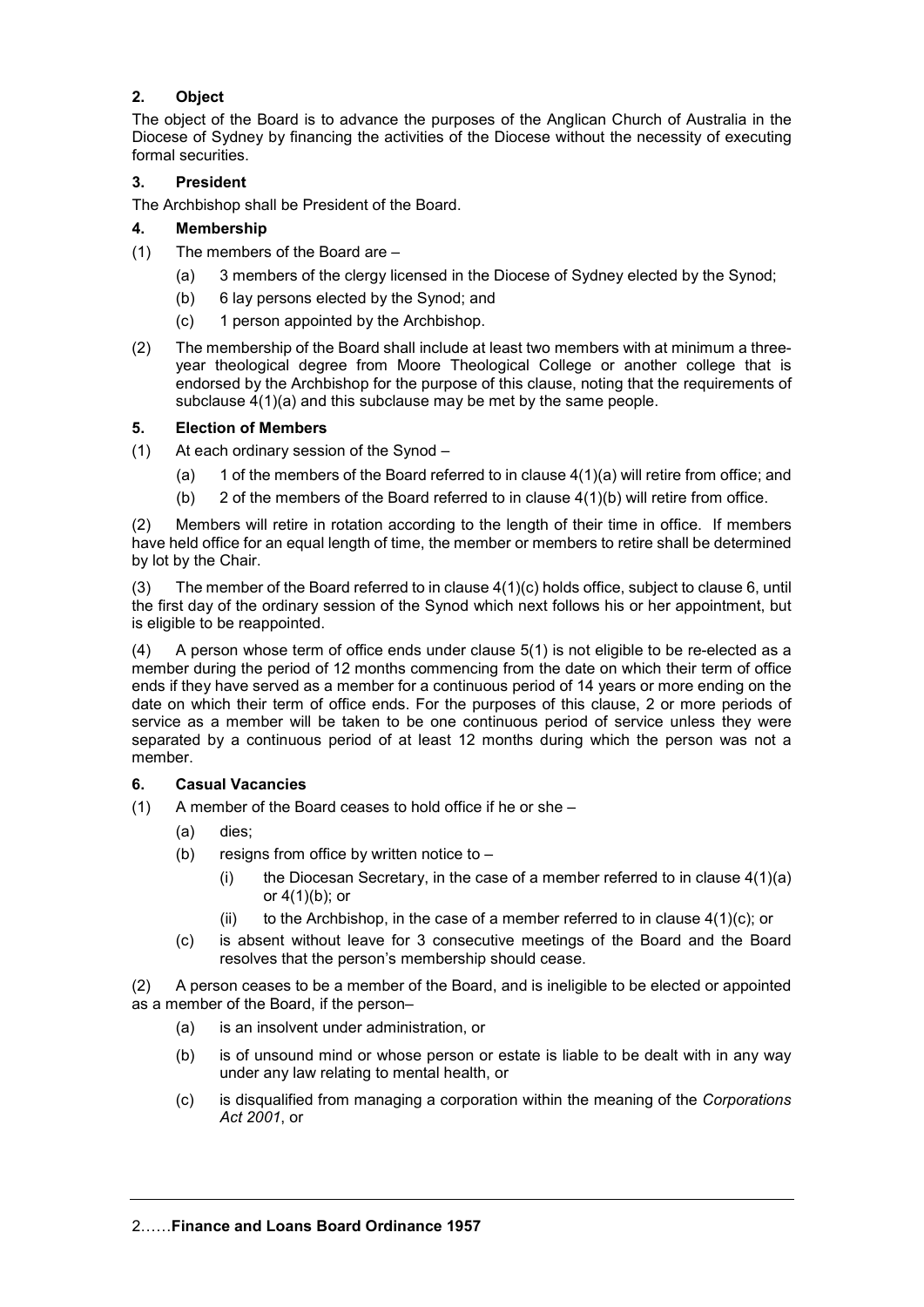- (d) has at any time during the preceding 12 months been disqualified from being a responsible entity by the Commissioner of the Australian Charities and Not-for-profits Commission, or
- (e) has been convicted of a crime or an offence punishable by imprisonment for more than 12 months, or
- (f) is subject to a subsisting recommendation from the diocesan or disciplinary tribunal of the Diocese (or from a comparable tribunal or body in any other diocese or church) prohibiting them from holding an office of a type such as member of the Board, or
- (g) is employed by the Board, or any entity which provides services (for a fee) to the Board, or
- (h) fails to sign the "Statement of Personal Faith" set out in the Synod Governance Policy or declares that he or she is no longer able to subscribe to the statement, or
- (i) fails to disclose his or her actual material conflict of interest in any matter brought for the consideration of the Board which, in the opinion of the Board, resulted in a resolution of the Board which would not have been made if the actual material conflict of interest had been disclosed, and the Board resolves by at least a three-quarters majority that the person's membership should cease as a result of this failure.

(3) A person is not eligible to be elected as a member unless the person has first signed the "Statement of Personal Faith" set out in the Synod Governance Policy.

- (4) A vacancy in the office of a member of the Board referred to in clause  $4(1)(a)$  or  $4(1)(b)$ 
	- (a) arising under subclause (1) or (2); or
	- (b) existing because it is not filled at an election conducted by the Synod;
	- may be filled by the Standing Committee.

(5) A casual vacancy arising in the office of a member of the Board referred to in clause  $4(1)(c)$ may be filled by the Archbishop.

(6) Subject to subclauses (1) and (2), a person elected or appointed under this clause to fill a vacancy holds office –

- (a) where the vacancy arose under subclause (1) or (2), for such time as the previous occupant of that office would have held office but for the occurrence of the vacancy; or
- (b) where the vacancy exists because it was not filled at an election conducted during the Synod, at such time as that person would have held office if they had been elected by the Synod at that election.

#### **7. The Chair and Other Officers**

(1) The Board must appoint, from time to time a Chair, who will chair meetings of the Board in the absence of the President.  $(2)$  The Board may appoint such other officers as it may The Board may appoint such other officers as it may determine.

(3) The Chair and other officers referred to in subclauses (1) and (2) shall not hold office for a term exceeding 3 years. Such persons are eligible to stand for re-election but shall not serve in the same office for more than 9 consecutive years.

A person is not eligible to be appointed as the Chair unless he or she has first signed the "Statement of Personal Faith" set out in the Synod Governance Policy.

(5) A person shall not be the Chair if a member of the person's immediate family is employed by the Board, unless the Board has considered the circumstances and unanimously agreed to it by secret ballot.

(6) The Chair has a deliberative vote and in the case of an equality of votes does not have a casting vote.

#### **8. Meetings of the Board**

(1) The Board is to meet at such time as it may determine, and is to meet at least once in every 3 month period.

(2) A meeting of the Board may be convened by -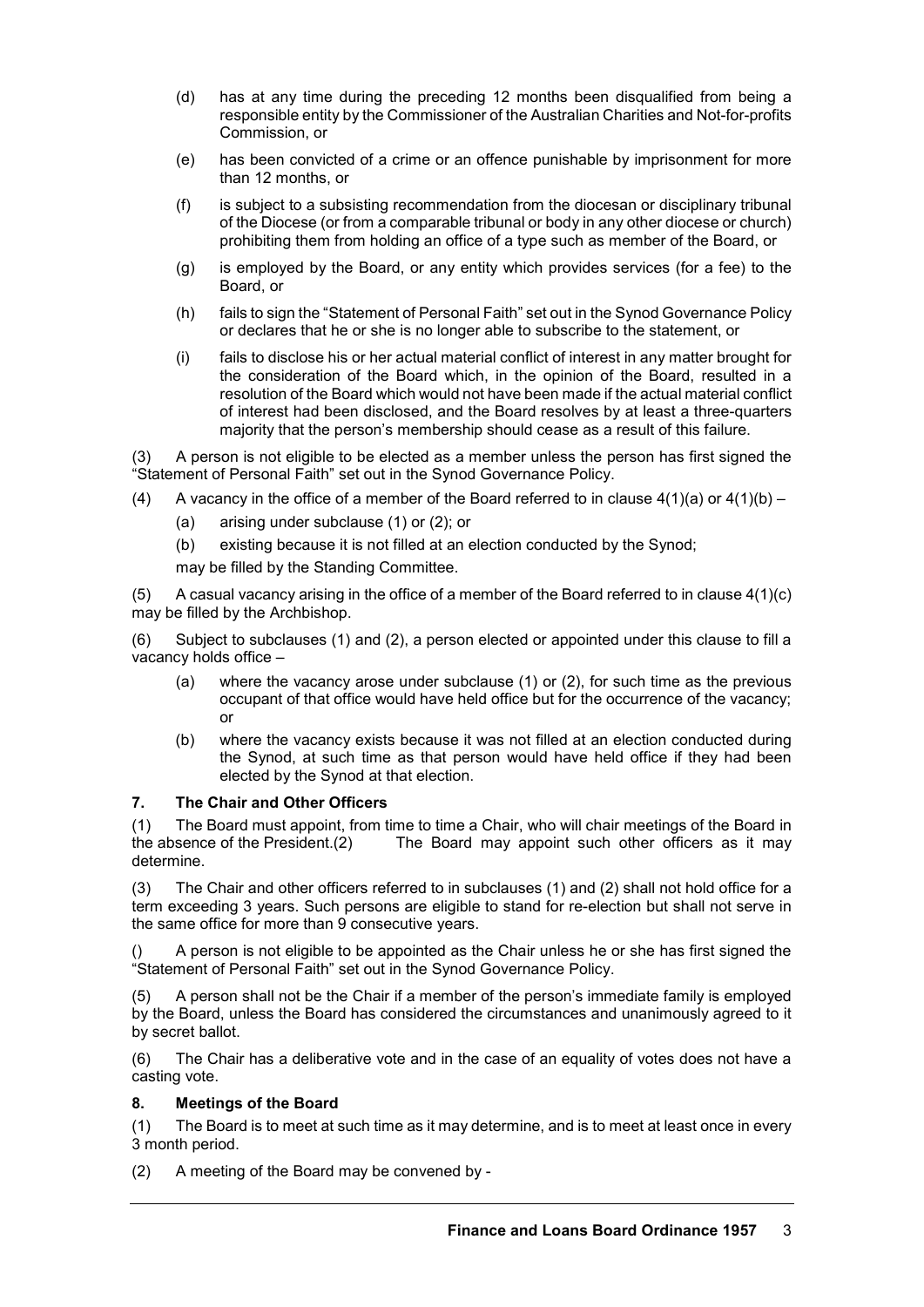- (a) the Chair of the Board, or
- (b) any 4 members of the Board.

(3) A meeting of the Board may be called or held using any technology consented to by all the members of the Board provided that all members taking part in such a meeting can hear and be heard by one another. Any member of the Board who is absent from the place assigned for a meeting may attend that meeting by using any technology consented to by all members of the Board provided that absent members can hear and be heard by, not only one another, but also the other members present at the place of meeting. All proceedings conducted with the aid of technology under this subclause are as valid and effective as if they had been conducted at a meeting at which all of those members were physically present.

- (4) A quorum for a meeting of the Board is five members.
- (5) The Board must cause minutes to be made of
	- (a) the names of the persons present at all Board meetings and meetings of Board committees,
	- (b) all disclosures of perceived or actual material conflicts of interest, and
	- (c) all resolutions made by the Board and Board committees.

(6) Minutes must be signed by the chair of the meeting or by the chair of the next meeting of the relevant body following an agreed resolution to do so. If so signed the minutes are conclusive evidence of the matters as between the members stated in such minutes.

## **9. Attendance of the Archbishop and other persons at meetings of the Board**

(1) If the Archbishop requests, the Board will send him a copy of the agenda for the meeting or meetings of the Board referred to in the request.

- (2) The Archbishop may attend any meeting of the members of the Board and may
	- (a) put before the members any question or proposal for their consideration, or
	- (b) express his views on any question or proposal being considered by the members of the Board, and
	- (c) to address the Board on any pastoral or policy issue concerning the Anglican Church of Australia as it applies to the Board, and
	- (d) receive board papers at his request.

(3) The Board may invite any person who is not a member of the Board to be present for the whole or part of any meeting of the Board.

#### **10. Resolutions without a meeting**

(1) The members of the Board may pass a resolution without a meeting of the members being  $\overrightarrow{h}$  held if  $-$ 

- (a) a document setting out the proposed resolution and containing a statement that a member is in favour of the proposed resolution is provided or sent to each member either personally or at the last postal or electronic mailing address provided by the member for the purpose of receiving material in connection with meetings of the Board, and
- (b) all members who would be entitled to vote on a motion for the resolution at a meeting of the Board notify the person who provided or sent the statement that they are in favour of the proposed resolution by returning to that person a signed copy of the statement or otherwise confirming the statement to that person by electronic means.

(2) Separate copies of a document may be used for the purposes of this clause if the wording of the resolution and statement is identical in each copy. A resolution passed under this clause is to be recorded in the minutes of the next meeting of the Board.

#### **11. Conflicts of Interest**

A member of the Board who has a material conflict of interest in a matter that relates to the affairs of the Board must disclose that interest to the Board and should not participate in any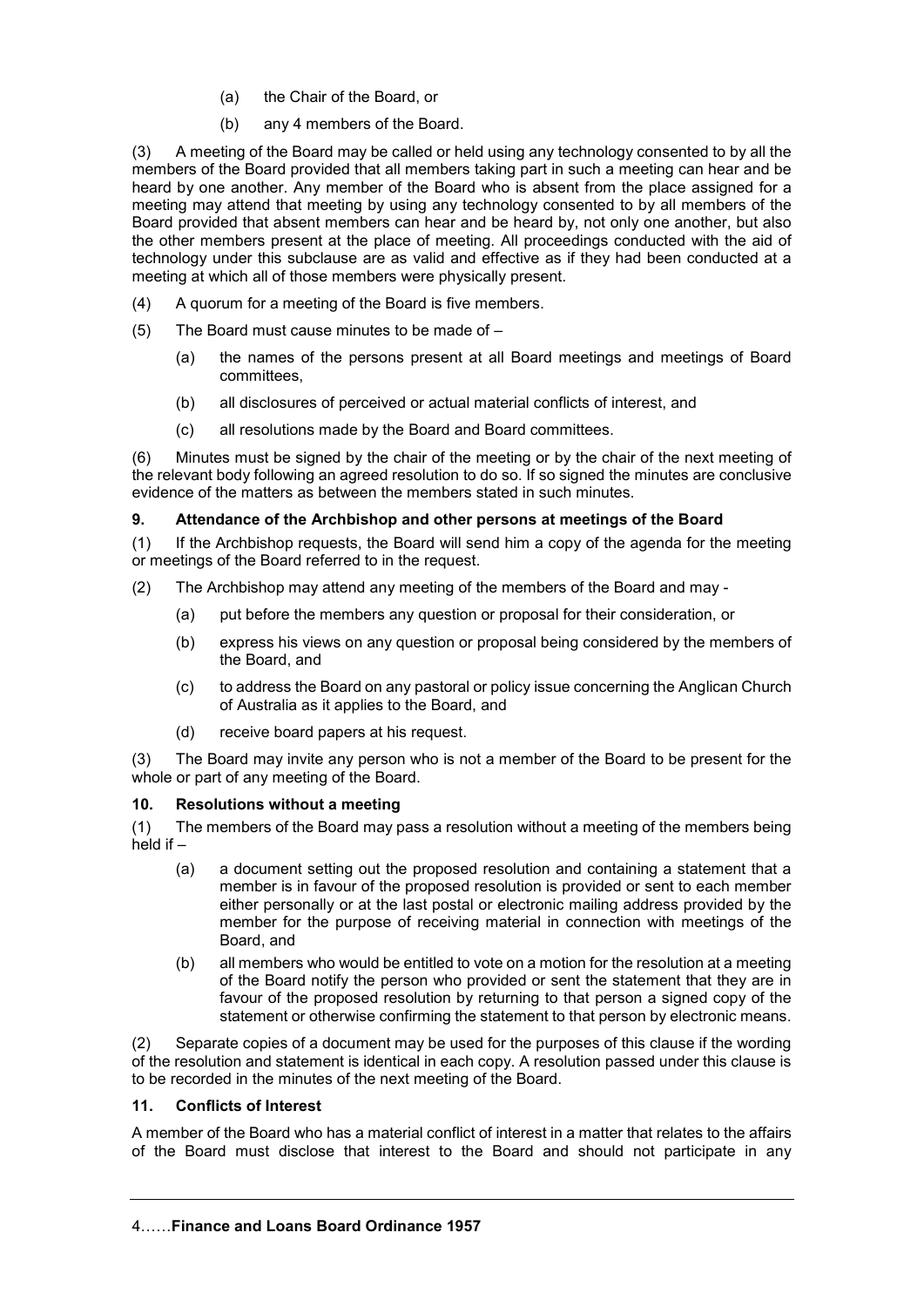consideration of that matter at a meeting of the Board unless the Board, by resolution, notes the interest and permits the member to participate.

#### **12. Functions, Duties and Powers of the Board**

- (1) The functions of the Board shall be
	- (a) to govern, control and manage such funds, securities and assets as shall be committed to it for the purpose by this or any other ordinance of Synod, and
	- (b) to investigate and, if thought fit, approve applications for loans for such purposes authorised by this Ordinance as the Board may approve from funds under its control by parochial units in the Diocese of Sydney and organisations of the Anglican Church of Australia in such Diocese which are subject to the control of Synod.

(2) The Board has power to do all things necessary and desirable to fulfil its object and, without limiting the generality of the foregoing, has the following duties and powers -

- (a) to investigate all applications to the Board for loans for parochial or other purposes,
- (b) subject to clause 15, to authorise loans from the funds under the control of the Board on such terms as may be determined by it to such parochial units and organisations in the Diocese of Sydney for the purposes hereinbefore set out,
- (c) to report quarterly to the Standing Committee, or any committee designated by the Standing Committee, on –
	- (i) all loans authorised by the Board;
	- (ii) the purposes of such loans; and
	- (iii) the uncommitted funds of the Board,
- (d) to investigate any case where default shall be made by any such parochial unit or other organisation in meeting its obligations in respect of any advance made to it under the provisions of this Ordinance or in respect of any advances made prior thereto and to make at its discretion any further advance to remedy such default or other arrangements as it may deem necessary and if it think fit to report to Synod or the Standing Committee and recommend what action should be taken,
- (e) to invest any funds under its control as provided by the Investment of Church Trust Property Ordinance 1990 or any ordinance amending or taking the place of the same,
- (f) to appoint and remove officers, servants, agents and fix their remuneration, if any, to acquire and provide such accommodation and equipment for its operations and to defray the costs of and incidental to the purposes aforesaid from funds under its control,
- (g) to make such rules and regulations governing applications made to the Board for advances whether to be made by the Board or by a bank or other lending body as Standing Committee may from time to time by resolution approve,
- (h) to delegate any of its duties and powers (except those contained in this paragraph) to any person or committee of persons nominated by the Board provided any such committee is chaired by a Board member and reports the exercise of its delegated functions to the next Board meeting and to revoke any such delegation,
- (i) to authorise any person or persons on its behalf to sign and execute any contract or security and to sue for and recover any moneys due to it under any contract or security,
- (j) to exercise the powers and discharge the duties of the Board with the degree of care and diligence that a reasonable individual would exercise if they were a member of the Board,
- (k) to act in good faith in the best interests of the Board and to further the purposes of the Board,
- (l) not to misuse their position as a member of the Board,
- (m) not to misuse information obtained in the performance of their duties as a member of the Board,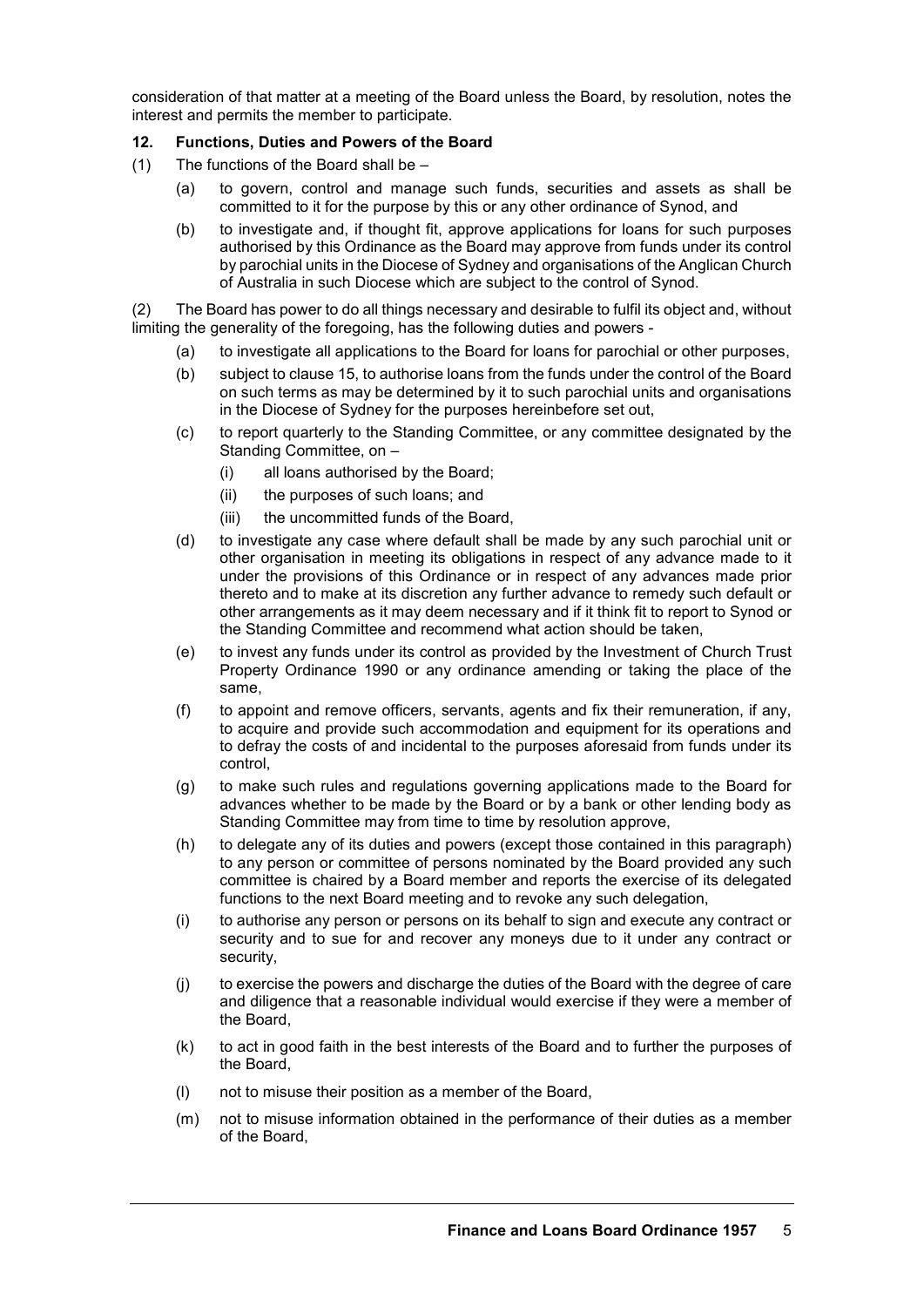- (n) to ensure that the financial affairs of the Board are managed in a responsible manner, and
- (o) not to allow the Board to operate while insolvent.

(3) Board members must not be remunerated for their service as Board members except by way of reimbursement for reasonable out-of-pocket expenses.

(4) The Board must maintain records of applicable eligibility criteria for Board membership and conflicts of interest disclosed by Board members.

## **13. Borrowing by the Board**

For the purpose of performing or exercising its duties and powers the Board may borrow or raise money whether on the security of property held on trust by the Board or part thereof, or otherwise as it considers necessary.

## **14. Liabilities**

(1) The Board must not offer its property as security for any liability other than a liability of the Board or a body controlled by the Board.(2) Any mortgage, charge, debenture or other negotiable instrument given by the Board over its property (other than a cheque drawn on a bank account held by the Board) shall include a provision limiting the liability of the Board to the amount available to be paid in the event it is wound up.

## **15. Subordinated loans**

In exercising its duties and powers under clause  $12(2)(b)$ , the Board –

- (a) is not to authorise a loan to a parochial unit or organisation which has an existing loan secured by any legal or equitable mortgage over any real or personal property unless the Standing Committee by resolution approves the authorisation of the loan either generally or in a particular case, and
- (b) is to include in the terms on which each loan to a parochial unit or organisation is authorised a provision which –
	- (A) prohibits the parochial unit or organisation entering into an agreement to borrow moneys which are to be secured by any legal or equitable mortgage over any real or personal property unless the Standing Committee by resolution approves the agreement, and
	- (B) makes the balance of the loan from the Board immediately due and repayable in the event that the parochial unit or organisation enters into such agreement without such approval.

#### **16. Review of Proposals for Mortgaging Resolutions**

The Board shall, before passing a resolution referred to in subsection (2) of section 27A of the *Anglican Church of Australia Trust Property Act 1917* as amended, submit all such details of the proposal to the Standing Committee for such further action as the Standing Committee may determine from time to time.

#### **17. Action on Loans in Default**

In the event of the Board reporting to the Synod or Standing Committee any case of default pursuant to clause 12(2)(d), the Synod or Standing Committee shall take such action by ordinance or otherwise to cause the same to be rectified as it may think fit.

# **18. Notice of an Application for a Loan**

(1) A notice shall be posted for a continuous period including two consecutive Sundays at the main entrance of the principal church of each parochial unit intending to apply for a loan pursuant to the provisions of this Ordinance and of each other church of the parochial unit which may be specially affected by the loan and the attention of the congregation shall be specially drawn to such notice at the services of public worship held in such churches on such Sundays.

(2) Every such notice shall state the intention of the wardens or parish council to apply for such loan and the general purposes of the loan and shall also contain a notification that any objections to the loan must be lodged with the Board within the time stated in the notice. Such time shall be not less than seven days after the date of the second Sunday on which such notice is posted as aforesaid.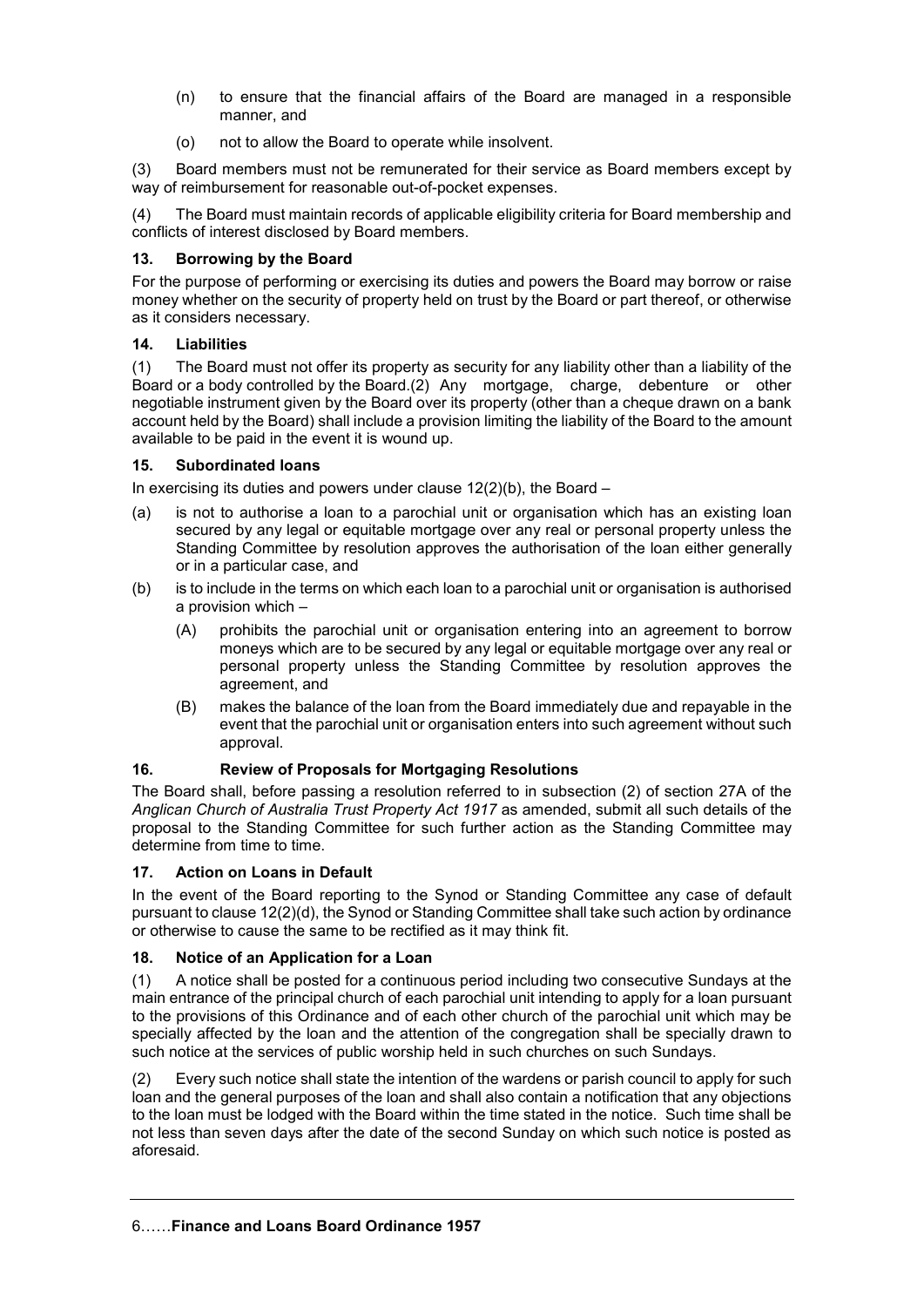#### **19. Indemnity**

(1) Subject to subclause (2) each member of the Board is indemnified out of the assets of the Board against all loss or liability which a member of the Board or any of the members of the Board may have incurred for or on behalf of the Board and which they or any of them may be subject through being a member of the Board.

(2) A member of the Board in not entitled to be indemnified under subclause (1) against any loss or liability that -

- (a) is owed to the Board, or
- (b) did not arise out of conduct undertaken in good faith.

#### **20. When the provisions of this Ordinance do not apply**

The provisions of this Ordinance shall not apply to any advance which is to be secured by any legal or equitable mortgage over any real or personal property.

#### **21. Compliance with Synod Ordinances and Policies**

The Board shall comply with all applicable ordinances and policies of the Synod (as amended from time to time) including, as applicable –

- (a) the *Investment of Church Trust Property Ordinance 1990*, and
- (b) the *Accounts, Audits and Annual Reports Ordinance 1995*.

#### **22. Not-for-profit and dissolution of the Board**

(1) The property of the Board is church trust property within the meaning of the Anglican Church of Australia Trust Property Act 1917, and therefore must not, as a matter of law, be distributed for the private benefit of individuals either during the operation of the Board or on its winding up or dissolution.

(2) If the Board is wound up or dissolved, the property, after satisfaction of all its liabilities, must be applied for such purposes of the Diocese of Sydney as the Synod of the Diocese may determine.

#### **23. Definitions**

"Archbishop" means the Archbishop for the time being or, in his absence, his Commissary or if the See of Sydney is vacant, the Administrator of the Diocese.

"Synod Governance Policy" means the policy for Diocesan Organisations made by the Synod on 20 October 2014, as amended from time to time.

# **24. Name of Ordinance**

This Ordinance is the Finance and Loans Board Ordinance 1957.

# **Table of Amendments**

The Sydney Church of England Finance and Loans Board Ordinance 1957 was amended by a number of Ordinances prior to Ordinance No 22, 2017. These amending Ordinances are no longer relevant since Ordinance No 22, 2017 amended completely the terms of the 1957 Ordinance.

- Clause 4 Amended by Ordinance No 7, 2022.
- Clause 6 Amended by Ordinance No 7, 2022.
- Clause 7 Amended by Ordinance No 7, 2022.
- Clause 8 Amended by Ordinance No 7, 2022.
- Clause 9 Amended by Ordinance No 7, 2022.
- Clause 12 Amended by Ordinance No 7, 2022.
- Clause 14 Inserted by Ordinance No 7, 2022.
- Clause 21 Amended by Ordinance No 7, 2022.
- Clause 23 Amended by Ordinance No 7, 2022.
- Schedule Deleted by Ordinance No 7, 2022.